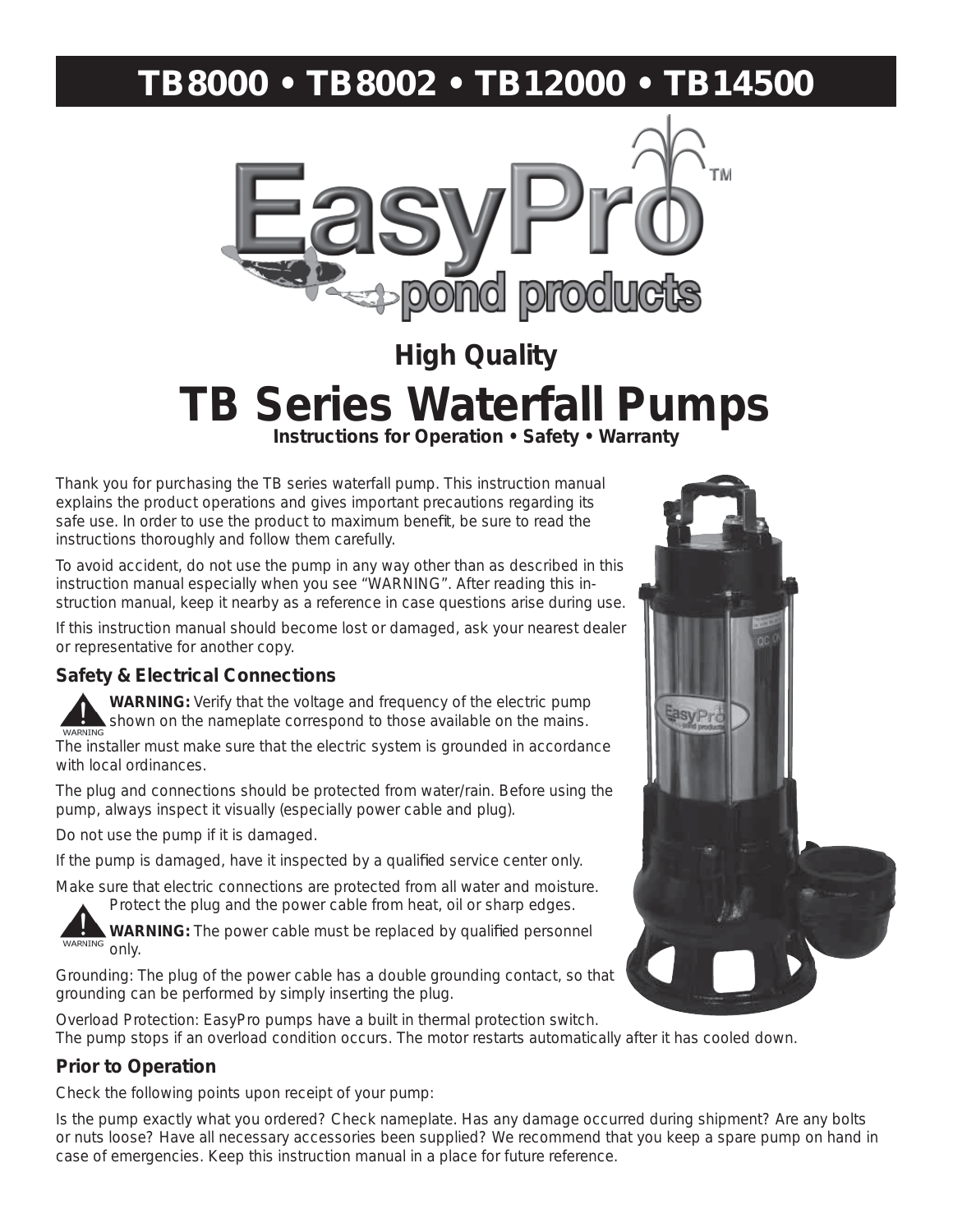# **Pump Performance Chart**



# **Specifi cations**

| Model         | НP | Volts/<br>Max Amps | Weight    | Max<br>Head | Max<br><b>Flow</b> |
|---------------|----|--------------------|-----------|-------------|--------------------|
| <b>TB8000</b> |    | 115/10.9           | 43 lbs.   | 40'         | 8000 GPH           |
| TB8002        |    | 230/5.5            | 43 lbs.   | 40'         | 8000 GPH           |
| TB12000       | C  | 230/9.7            | $64$ lbs. | 60'         | 12000 GPH          |
| TB14500       | ર  | 230/14.5           | 72 lbs.   | 72'         | 14500 GPH          |
|               |    |                    |           |             |                    |

# **Installation**

#### *Symbol and Meaning:*



#### DANGER

Keep the pump equipment out of the reach of children! Warns that failure to DANGER follow directions could cause serious risk/injury to individuals or objects.

WARNING

 This sign warns the operator that the failure to follow an instruction may wARNING damage the pump and/or the system.

#### *Limitations:*

This series of pumps are suitable to pump rain water and also can be used both for permanent and temporary installation. The pump can be placed in a sump pit, then can pump dirty water containing suspended solid particles up to  $1/2"$ diameter.

WARNING: The pump cannot be used for sea water and flammable, corrosive, explosive or dangerous liquids.

#### *Installation:*

**WARNING:** Do not work on pump until power is unplugged.



Do not cut off ground pin or use an adapter fitting. Do not use an extension cord

Must be used on a GFCI protected outlet

Do install the strainer prior to using if you want to let the pump run as a sump pump.

The pump power cord should be connected to a separately fused, grounded line with a minimum capacity of 15 amps. It can be connected to non- fuse breaker at the recommended amps. Never touch the pump when it is plugged in.

- 1. Before installing or servicing this pump, be certain pump power source is disconnected. Contact a qualified licensed electrician for disconnecting electrical service prior to pump removal.
- 2. Installation and electrical wiring must adhere to state and local codes and must be completed before priming pump. Check appropriate community agencies, or contact local electrical and pump professionals.
- 3. Call an electrician when in doubt. Pump should be connected to a separate 15 amp circuit breaker or 15 amp fuse block. Note that, plugging into existing outlets may cause low voltage at motor, causing blown fuses, tripping of motor overload or burned out motor.
- 4. A permanent ground connection from pump to the grounding bar at the service panel is mandatory. For maximum safety, connect pump to a circuit equipped with a Ground Fault Circuit Interrupter device when you position the pump's grounding wire.
- 5. Voltage of power supply must match the voltage of the pump.



**WARNING:** Must be vented in accordance with local plumbing codes. EasyPro pumps are not designed for and CANNOT be installed in locations classified as hazardous.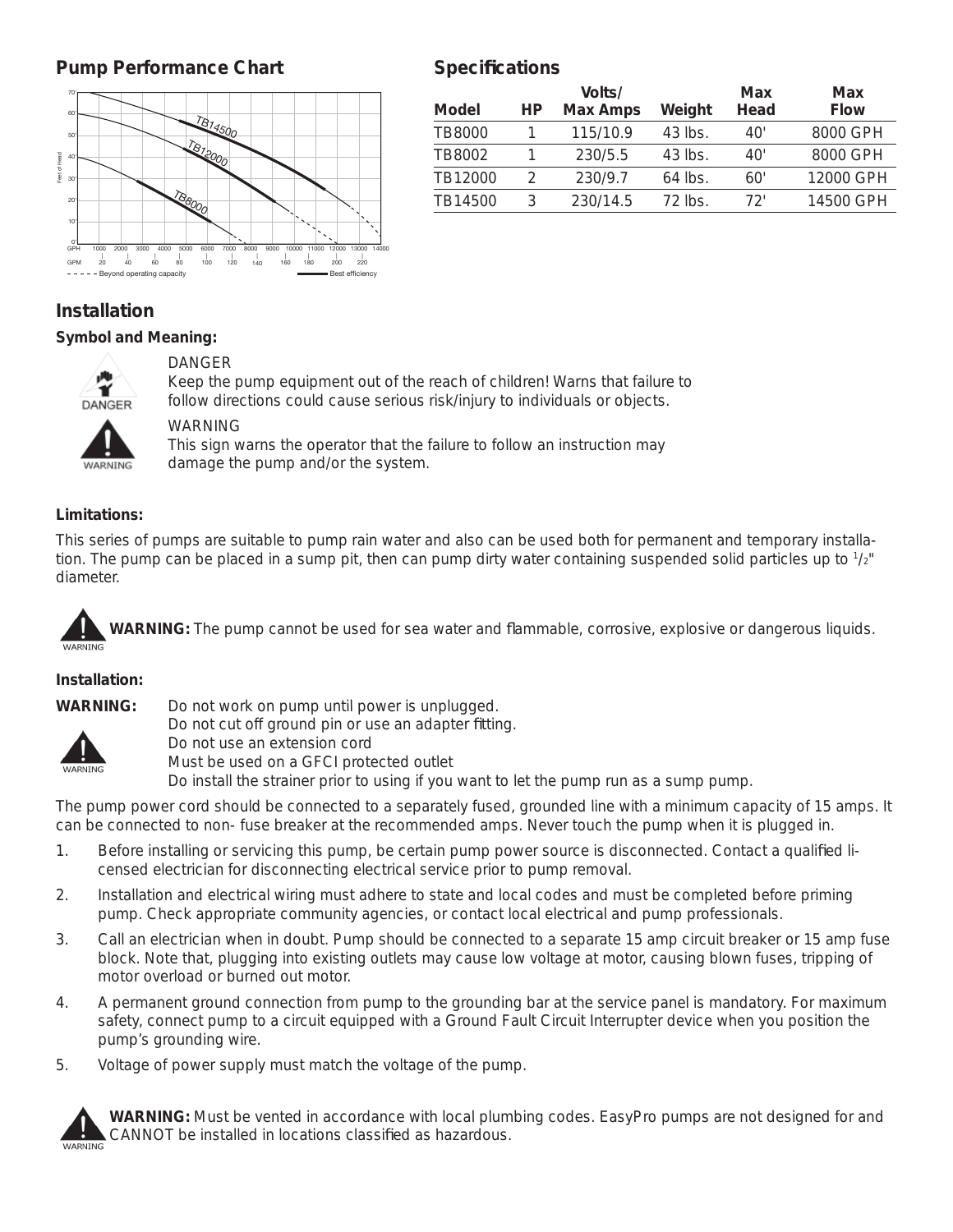

**WARNING:** The following may cause severe damage to pump and will void warranty:

- Using an extension cord
- Cutting off the ground pin or using an adapter fitting
- Working on pump or switch while plugged in
- Removing motor housing, unscrewing impeller or otherwise removing impeller seal
- Pumping chemicals or corrosive liquids
- Pumping gasoline or other flammable liquids
- Piping: Plastic PVC pipe, drain hose, galvanized steel or copper pipe may all be used. All piping must be clean and free of all foreign matter to prevent clogging. Use thread compound on all threaded joints unless specified otherwise. Be sure to seal the thread connection with tape seal when you are using the pipe fitting to connect the flange.

### **Replacement Parts**



| No.           | <b>Description</b> | Material                   |
|---------------|--------------------|----------------------------|
| 1             | Cord               | <b>B Series Pumps</b>      |
| $\mathcal{P}$ | Motor Casing       | Stainless Steel 304        |
| 3             | Motor Cover        | Die Casting FC-200         |
| 4             | <b>Bearing</b>     | <b>NBR</b>                 |
| 5             | Motor Shaft        | Stainless Steel 403        |
| 6             | Mechanical Seal    | Silicone Carbide & Ceramic |
| 7             | Impeller           | Die Casting FC-200         |
| 8             | Pump Base          | Die Casting FC-200         |
| 9             | Handle             | <b>Stainless &amp; NBR</b> |
| 10            | <b>Discharge</b>   | PE & Die Casting FC-200    |

# **Troubleshooting**

| Problem                                                    | <i><b>Possible Causes</b></i>                                                                                                                                                                                                                                                                                                                                                                                                                                                                                                                                                                                                              |  |
|------------------------------------------------------------|--------------------------------------------------------------------------------------------------------------------------------------------------------------------------------------------------------------------------------------------------------------------------------------------------------------------------------------------------------------------------------------------------------------------------------------------------------------------------------------------------------------------------------------------------------------------------------------------------------------------------------------------|--|
| Pump hums                                                  | • Line circuit breaker is off, or fuse is burned or loose.<br>• Pump cord is not making contact in receptacle.<br>• Float (optional) is stuck. It should operate freely in basin.<br>• If all of the above are OK and then the motor should operate.                                                                                                                                                                                                                                                                                                                                                                                       |  |
| Pump runs but does<br>not deliver water                    | • Check valve (optional) is installed backwards (not included with pump), arrow on valve should point in direction of<br>flow.<br>• Discharge shut-off valve (if used) may be closed.<br>• Impeller or volute openings are fully or partially clogged, remove pump and clean.<br>• Pump is air-locked, start and stop several times by plugging and unplugging cord, check for clogged vent hole in<br>pump case.<br>• Inlet holes in pump base are clogged, remove pump and clean the openings.<br>• Vertical pumping distance is too high or the pipe size is too small, reduce vertical distance or increase the pipe size<br>fittings. |  |
| Pump runs but<br>delivers only a small<br>amount of water  | • Pump is air-locked, start and stop several times by plugging and unplugging cord, check for clogged vent hole in<br>pump case.<br>• Vertical pumping distance is too high or pipe size is too small, reduce vertical distance or increase the pipe size.<br>• Inlet holes in pump base are clogged, remove pump and clean the openings.<br>• Impeller or volute openings are fully or partially clogged, remove pump and clean.<br>• Pump impeller is partially clogged with debris, causing motor to run slow and overload, remove pump and clean.                                                                                      |  |
| Fuse blows or circuit<br>breaker trips when<br>pump starts | . Pump impeller is partially clogged with debris causing motor to run slow and overload, remove pump and clean.<br>• Motor stator may be defective.<br>• Fuse size or circuit breaker may be too small.<br>• Impeller or volute opening are fully or partially clogged, remove pump and clean.                                                                                                                                                                                                                                                                                                                                             |  |
| Motor runs for a short<br>time, then stops                 | • Inlet holes in pump base are clogged, remove pump and clean the openings.<br>• Pump impeller is partially clogged with debris causing motor to run slow and overload, remove pump and clean.<br>• Motor stator may be defective.                                                                                                                                                                                                                                                                                                                                                                                                         |  |